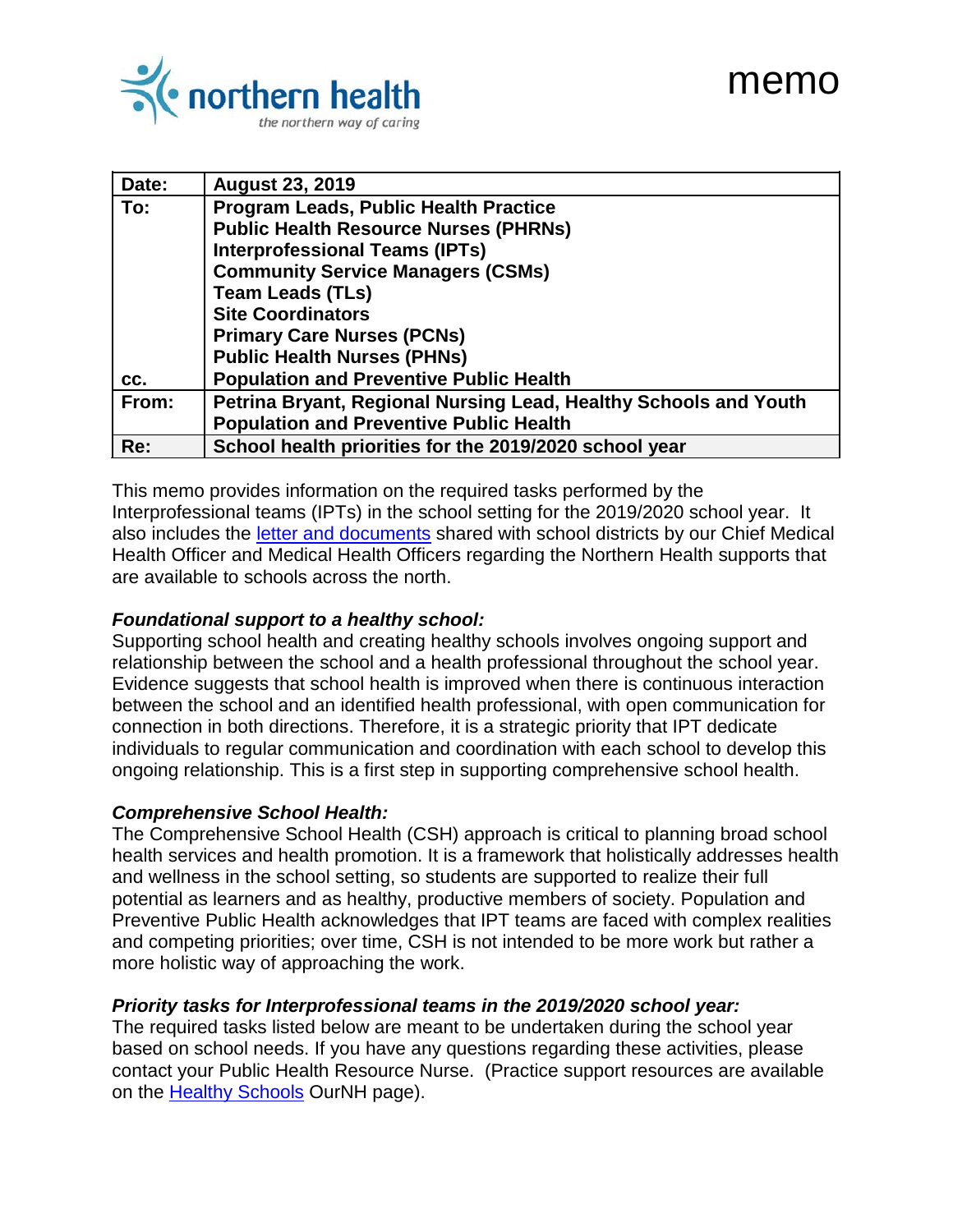- Connect with school principals early in the school year to discuss school health programming.[1](#page-1-0) An ["Introduction to your School's Health Care Team" letter](https://ournh.northernhealth.ca/oursites/NHCommittees/pandphealth/OurNH%20Documents/School%20Principal%20Letter.doc) has been used in previous years. A template for the letter is on OurNH and can be adapted and used at the discretion of CSMs and Team Leads.
- To support practice, we recommend that the PCN or other member of the IPT complete the [School Health Profile](http://docushare.northernhealth.ca/docushare/dsweb/Get/Document-75128/10-405-7007.pdf) with the school principal and keep a record in their school binder.
- Plan, coordinate, and implement school immunization programs for students in grade 6 and grade 9.
- Plan, coordinate, and implement kindergarten health events that include immunizations, screening for vision, audiology and dental; display and provide health promotion resources.
- Regarding students with potentially life threatening medical conditions:
	- o Ensure schools have a primary and ongoing contact with a Primary Care Nurse or another member of the IPT for planning and consultation.
	- o Provide annual education for school staff around potentially life threatening illnesses such as anaphylaxis, epilepsy and diabetes (include glucagon administration training when requested by a parent).
	- o Refer children and youth to Nursing Support Services when required.
- Provide follow up for questions and investigations related to communicable disease, including situations involving a more urgent infectious disease, such as measles, mumps, or pertussis.

*Other information and resources:* In addition to the work that the IPT does in the schools, other NH programs also focus on health promotion initiatives and provide supports to schools. There is no current identified role for IPTs in this work, yet ongoing efforts will be made to coordinate activities through organizational system change.

## *Population and Preventive Public Health Programs:*

Regional Population and Preventive Public Health programs also provide supports in developing healthy schools. Activities performed by regional programs in the 2019/2020 school year will include:

• School inspections (food safety, water, sanitation, air quality, physical environment, etc.) inspections occur every 3 years and are organized by local Northern Health Environmental Health Teams.

 $\overline{a}$ 

<span id="page-1-0"></span> $1$  For your information, School Districts receive an information package from Northern Health's Chief Medical Health Officer in August 2019. In this package, school districts are assigned to designated School Medical Health Officers. The package also contains a letter and documents that outlines the NH supports available to schools.